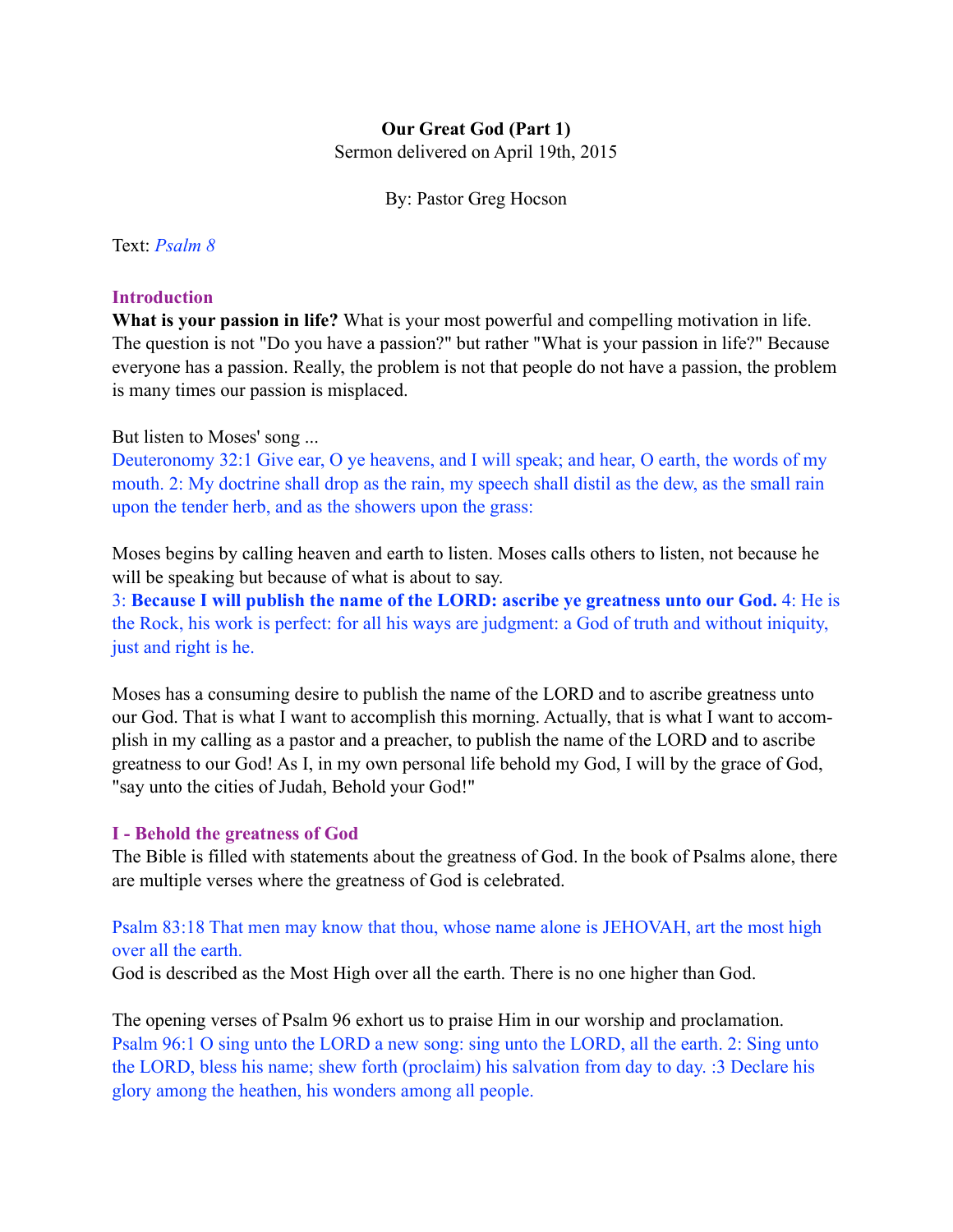### Why?

4: For the LORD is great, and greatly to be praised: he is to be feared above all gods. 5: For all the gods of the nations are idols: but the LORD made the heavens. 6: Honour and majesty are before him: strength and beauty are in his sanctuary.

### We find the same theme in ...

Psalm 145:1 I will extol thee, my God, O king; and I will bless thy name for ever and ever. 2: Every day will I bless thee; and I will praise thy name for ever and ever.

## Why?

3: Great is the LORD, and greatly to be praised; and his greatness is unsearchable. His greatness no one can fathom.

In the last culminating psalm of this beautiful worship and praise book of the nation of Israel and of all of God's people, there is a symphony of praise to the Lord.

Psalm 150:1 Praise ye the LORD. Praise God in his sanctuary: praise him in the firmament of his power. 2: Praise him for his mighty acts: praise him according to his excellent greatness.

## **II - The Heavens Declare the Glory and Greatness of God**

1: O LORD our Lord, how excellent is thy name in all the earth! who hast set thy glory above the heavens. 2: Out of the mouth of babes and sucklings hast thou ordained strength because of thine enemies, that thou mightest still the enemy and the avenger. 3: When I consider thy heavens, the work of thy fingers, the moon and the stars, which thou hast ordained;

In this Psalm, David started by celebrating the greatness of God.

1: O LORD our Lord, how excellent (majestic) is thy name in all the earth! who hast set thy glory above the heavens.

How did David come to the realization that God is great? By looking up into the heavens. 1: O LORD our Lord, how excellent is thy name in all the earth! who hast set (revealed, displayed) thy glory above the heavens. 3: When I consider thy heavens, the work of thy fingers, the moon and the stars, which thou hast ordained;

If you want to get an idea how great our God is, all you need to do is to behold the heavens ....

## **1. The number of the stars**

Year 150 B.C. Hipparchus, an Astronomer, who studied the stars, claimed that the number of stars are 1,022 stars. Ptolemy, counted the stars, and counted it to be 1026. He found four more stars. Then a young medical students named Galileo invented his first crude telescope and turn it up to the heavens and when he did he was amazed at what he discovered. He found millions and millions of stars.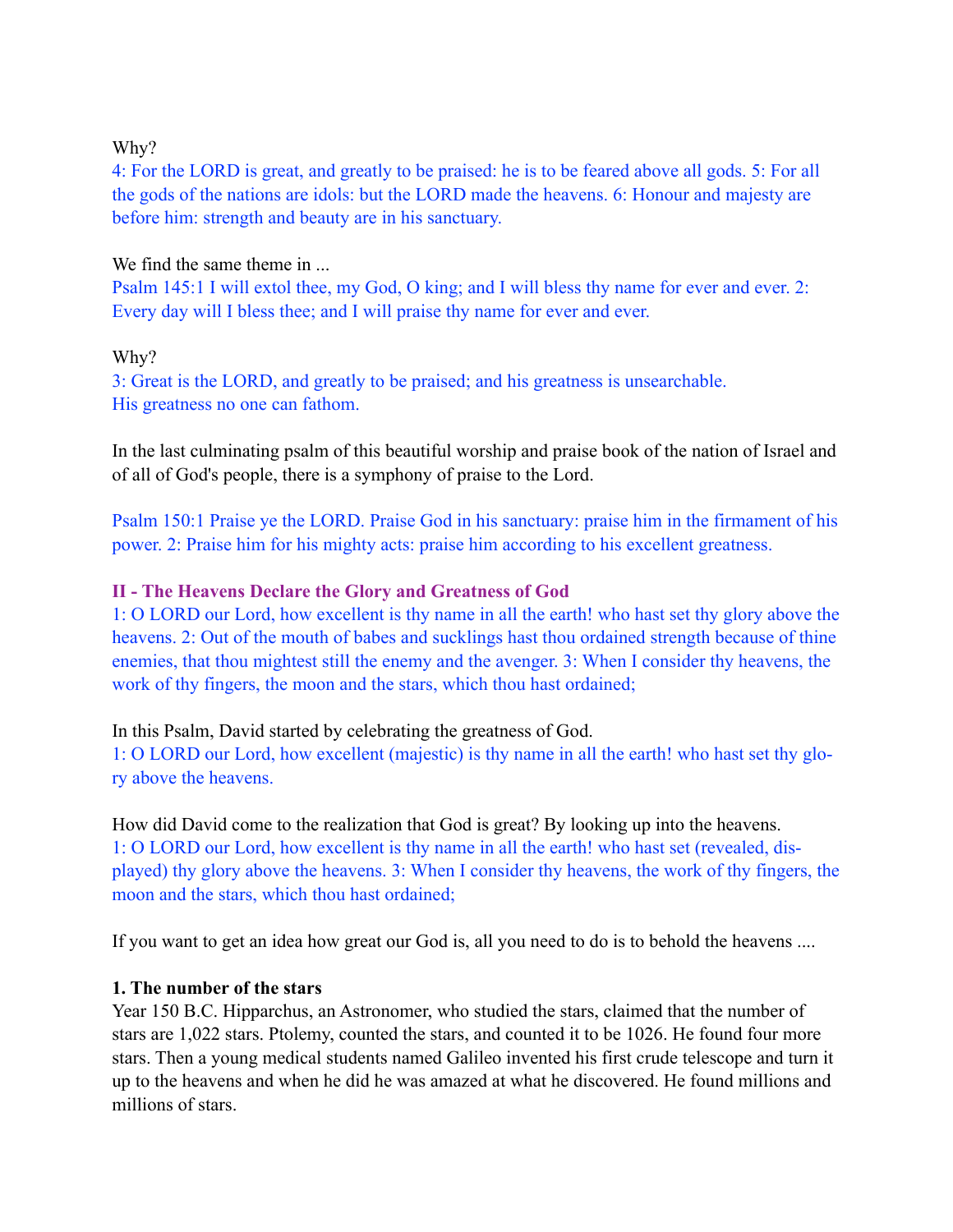### **Hubble Space Telescopes**

Today with our great Hubble Space Telescopes we keep discovering new stars. Billions and billions of stars are being discovered.

Our **Milky Way Galaxy** is estimated, to be inhabited by about 300 billion stars. One Astronomer said, *"If you were to count the billions of stars in our galaxy, one star per second, it will take 2500 years to count them all."* That's just in our galaxy alone and there are estimated 100 billion galaxies in the observable universe.

A modern astrologer says there are 12 octillion stars. He said octillion is more than the grain of sand on all the seashore of all the earth. The Heavens are great but God is infinitely greater. What the size of the universe tells us is, how awesome God is!

Psalms 147:4 He telleth the number of the stars; he calleth them all by their names. 5: Great is our Lord, and of great power: his understanding is infinite.

Jeremiah 33:22 As the (starry) host of heaven cannot be numbered, neither the sand of the sea measured: so will I multiply the seed of David my servant, and the Levites that minister unto me. No man can ever count the stars.

### **Who created these starry host?**

Jeremiah 32:17 Ah Lord GOD! behold, thou hast made the heaven and the earth by thy great power and stretched out arm, and there is nothing too hard for thee:

Genesis 1:1 In the beginning God created the heaven and the earth.

### **How did God create these?**

Psalm 33:6 **By the word of the LORD were the heavens made; and all the host of them by the breath of his mouth.** 7: He gathereth the waters of the sea together as an heap: he layeth up the depth in storehouses. 8: Let all the earth fear the LORD: let all the inhabitants of the world stand in awe of him. 9: **For he spake, and it was done; he commanded, and it stood fast**.

Hebrews 11:3 Through faith we understand that **the worlds were framed by the word of God**, so that things which are seen were not made of things which do appear.

*"The universe is one of God's thoughts."* 

Only a great God can create a great universe like ours from nothing.

### **2. The size of the stars**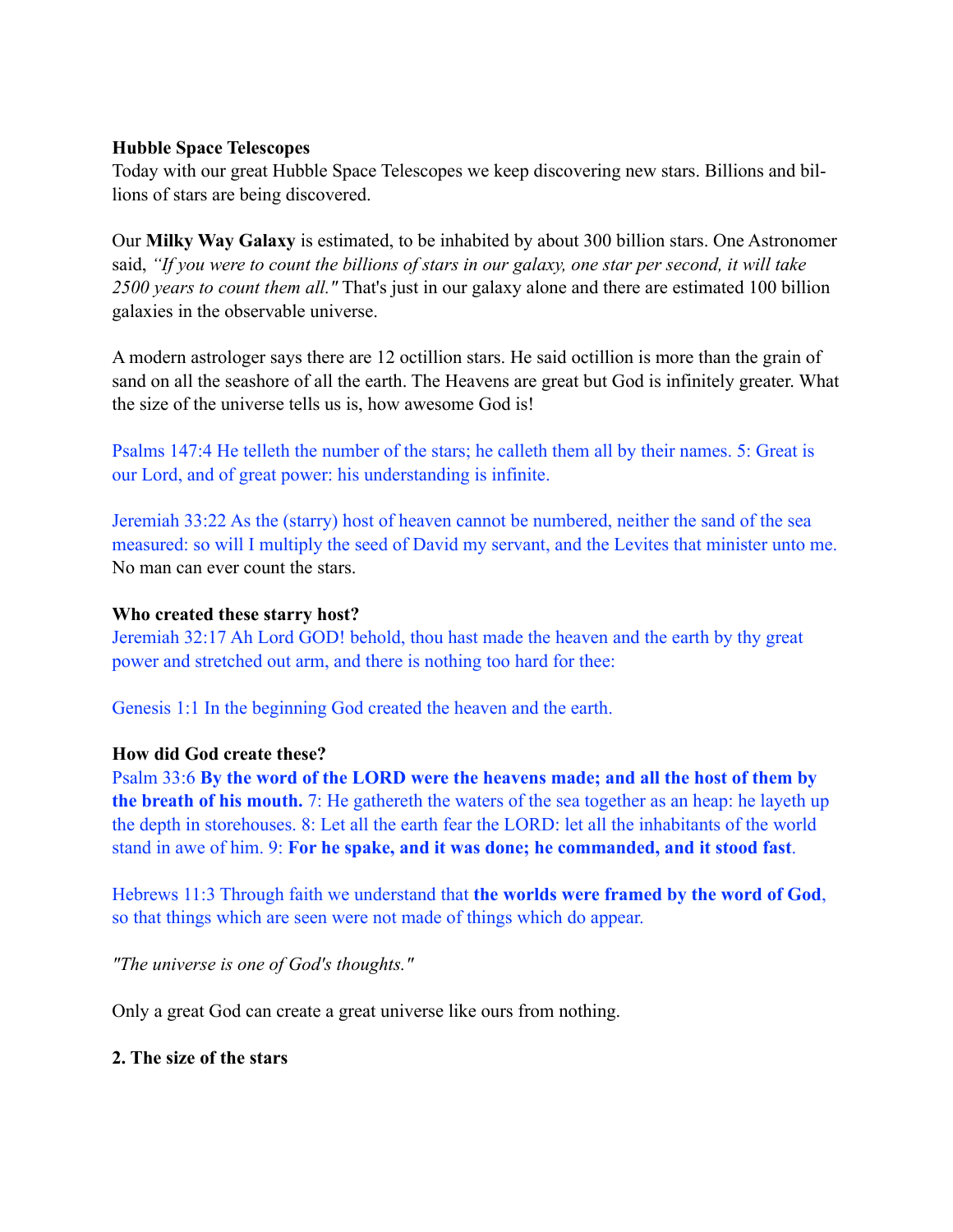Stars come in different sizes. Our sun is a medium size star. There are stars much bigger than our Sun. To help us understand how big the stars are let us first consider the size of the earth relative to the size of the known universe.

## **The size of the Earth**

The earth's diameter is 7,926 miles across. If you travel by car through the earth at 70 mph nonstop, it would take you about 5 days to cut across the earth.

## **The size of the Sun**

Our sun, the closest star to our planet, is about 860,000 miles across, that is 100 times the diameter of the earth.

If we imagine our Sun is the size of a basketball (roughly 10 inches in diameter) then the Earth would barely be the size of a pin head. In fact you could fit million earths inside the Sun. The Sun is extremely large!

## **The size of the biggest known star**

The largest known star is **VY Canis Majoris**, is 1.7 billion miles in diameter and about 2100 times the size of the Sun. That's huge!

If the Earth is the size of a pin head, quadrillion earths could fit inside VY Canis Majoris. If you are traveling 900mph it would take 1100 years to go around it.

That's the biggest star that we know of, but the Milky Way probably has dozens of stars that are even larger, obscured by gas and dust so we cannot see them.

# **The size of our Solar System**

How many miles long is the solar system from end to end?

The distances in space are so vast, we cannot use rulers and tape measures. Regular meters and miles don't cut it. Astronomers use a much larger measurement, called the **A.U.** (astronomical unit). This is the average distance from the Earth to the Sun, or approximately 93 million miles. So the earth is 1 A.U. away from the Sun.

But how big is our Solar System?

If we say that the end of the solar system is the cloud of comets that surrounds our solar system, then the diameter is roughly 60,000 A.U., which is 5,580,000,000,000 (over five trillion) miles. It's a big universe!

# **Size of our galaxy**

Now, how big is our galaxy? If we are talking about galaxies, A.U. doesn't cut it anymore. If we are measuring distances in our galaxy the unit of measurement used is light years.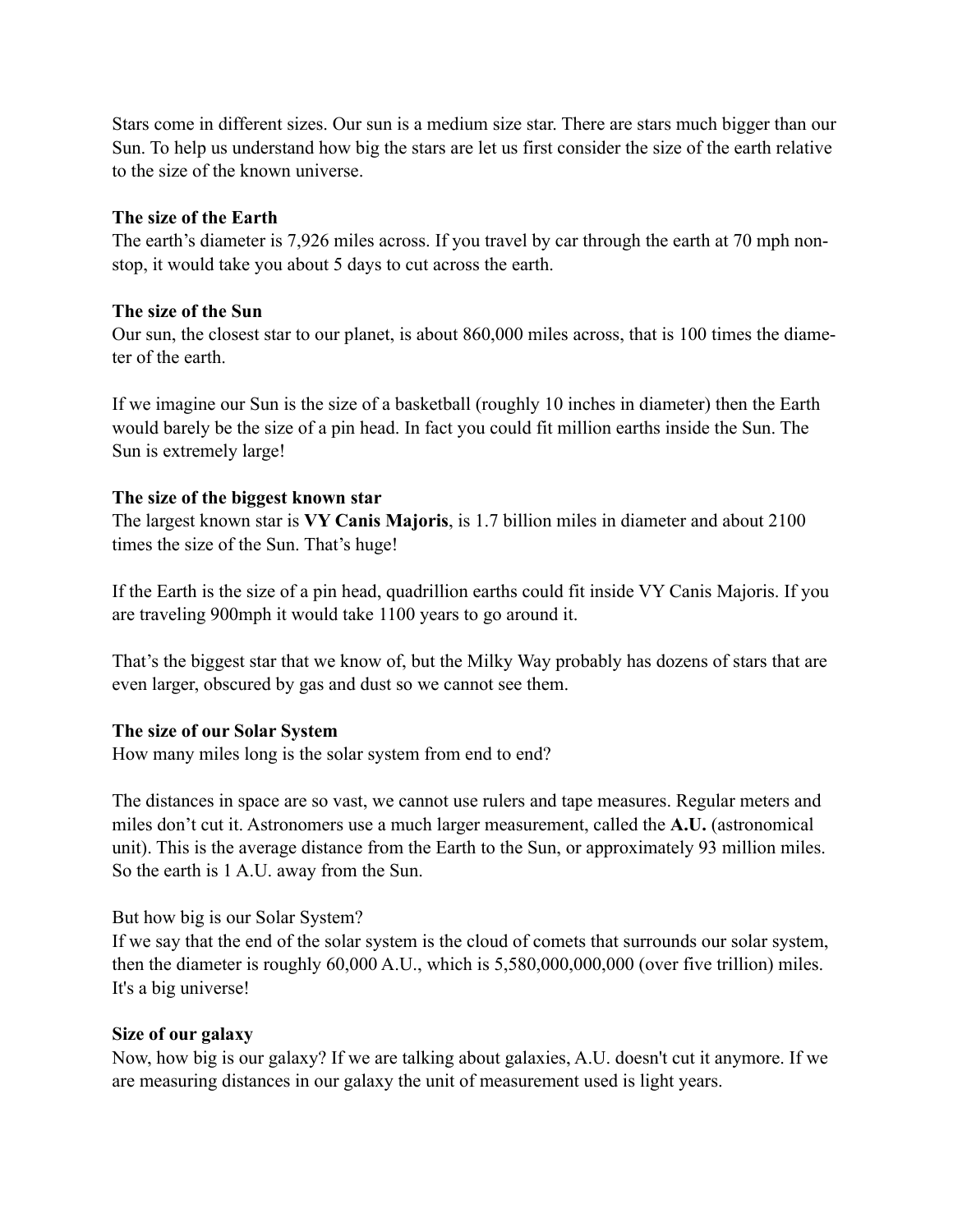### **What is a light year?**

Light Year is not a measure of time but a measure of distance. It is the distance that light can travel in one year. Light moves at a speed of about 186,000 miles/sec. Now **in one year, light can travel about 6 trillion miles**.

We live in a galaxy called the Milky Way Galaxy and it is about 150,000 light-years (900,000) trillion miles) across. If you decide to travel from edge to edge of the Milky Way via airplane traveling at 560miles/hr, it would take you, 0.1 trillion years.

And you thought our Solar System is big. But understand, as big as our Solar System is, compared to our galaxy, it would be the size of a quarter. How many galaxies are out there? According to scientists billions.

The heavens are awesome. The heavens give us a clue who God is. It gives new meaning to the song *"It's a Small World After All."* Actually this song is an understatement!

## 1 Kings 8:27 But will God indeed dwell on the earth? behold, the heaven and heaven of heavens cannot contain thee; how much less this house that I have builded?

Note the fact that even the heavens cannot contain His glory, it is set above the heavens, since it is and ever must be too great for the creature to express.

# Psalm 19:1 The heavens declare the glory of God; and the firmament sheweth his handywork. 2: Day unto day uttereth speech, and night unto night sheweth knowledge.

This psalm sings of the grandeur of God as seen in creation. Who has not been impressed or overwhelm or felt their insignificance at the sight of the great sky above us.

Who can stand at night and gaze upward to yonder distant worlds without saying, "O Lord our Lord, how excellent is thy name in all the earth! who hast set thy glory above the heavens."

## **Do you want to know who God is?**

Remove all limits from your mind, that is God. Look into the heavens.

The heavens are awesome only God is way more awesome. Most of us Christians have a wrong idea of who God is. We think God is our cosmic bell boy. And we treat God like a butler, a domestic helper, a medic, a maid, etc.

Isaiah 40:25 **To whom then will ye liken me, or shall I be equal?** saith the Holy One. 26: Lift up your eyes on high, and behold who hath created these things, that bringeth out their host by number: **he calleth them all by names by the greatness of his might**, for that he is strong in power; not one faileth.

The same God who created the stars is holding all those stars together and running the entire universe.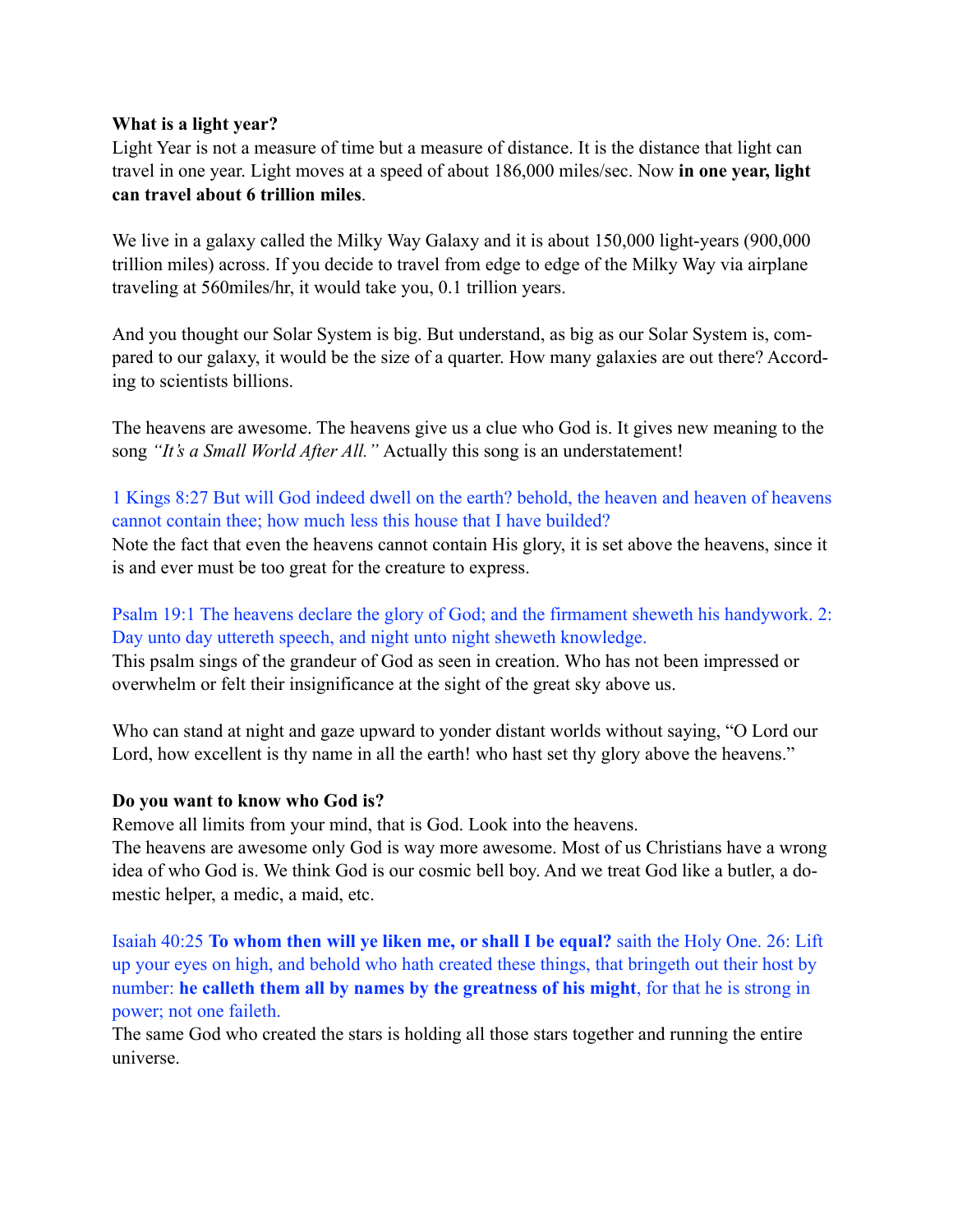## **III - A Feeling of Insignificance**

3: When I consider thy heavens, the work of thy fingers, the moon and the stars, which thou hast ordained; 4: What is man, that thou art mindful of him? and the son of man, that thou visitest him?

As David looks and thinks upon the heavens, as he looks at the moon and the stars he is overwhelmed. He thinks to himself how great God is to have made the vast heavens. He saw the greatness of God. But not only that, as He saw the greatness of God, he also saw his smallness. He felt so small.

But I don't think David had a real idea of the vastness of space or of the immense number of stars that there are out there since he did not have the Hubble Space Telescope back then. If those were David's thoughts how should we feel today? Even today we have little real concept of the distances and numbers involved.

Listen to what scientists have said after realizing the vastness of the Universe: *"The massive bulk of the earth does indeed shrink to insignificance in comparison with the size of the heavens."* - Nicolaus Copernicus

*"There are more stars than there are people. Ever since I can remember, I've felt too big. But now I felt small. Too small. Too small to count. Every star is massive, but there are so many of them. How could anyone care about one star when there were so many spare? And what if stars were small? What if all the stars were just pixels? And earth was less than a pixel? What does that make us? And what does that make me? Not even dust. I felt tiny. For the first time in my life I felt too small."* - Frank Cottrell Boyce, Cosmic

Job 7:17 What is man, that thou shouldest magnify him? and that thou shouldest set thine heart upon him? 18: And that thou shouldest visit him every morning, and try him every moment?

## **IV - Two things that amazes me**

- **1. God is great yet thinks upon us**
- **2. Man is small yet greatly valued by God**

You could combine these truths in one statement, namely, **God is great and yet mindful of insignificant man.**

This is an amazing thing, that God thinks upon men, and remembers them continually.

When we talk about the insignificance of man we are not saying that men are worthless or valueless. No! A thousand times no! Man's insignificance doesn't mean that man is worthless or valueless or of no value. But we are talking about man's smallness, littleness, tininess, puniness. We are puny little speck of dust; worm of the dust.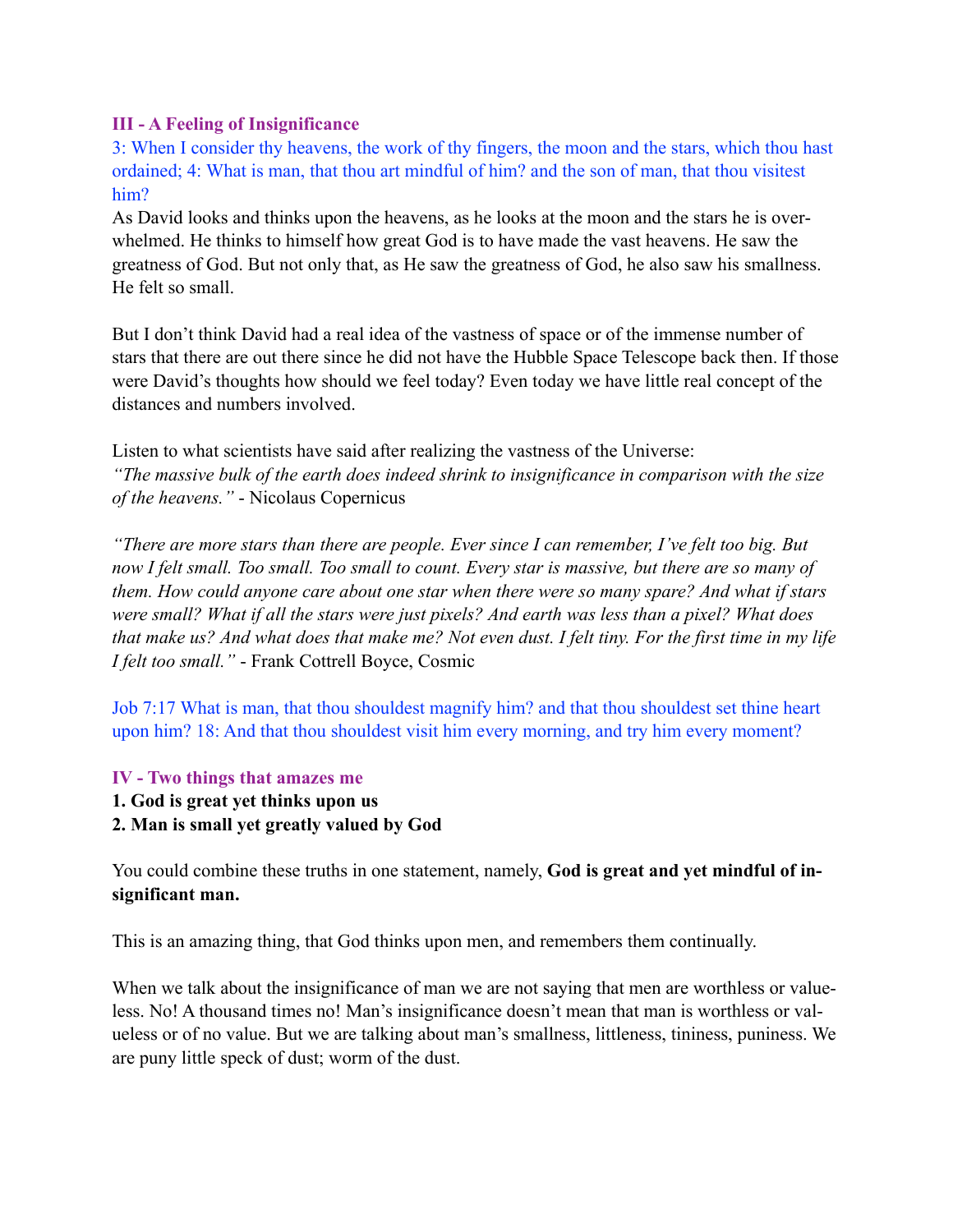#### *O Worship the King*

*Frail children of dust, and feeble as frail, In Thee do we trust, nor find Thee to fail; Thy mercies how tender, how firm to the end, Our Maker, Defender, Redeemer,* 

#### **What is man?**

We are greatly valued! True you are small. I want you to see that, but listen to this – you may be a speck of dust in the Universe but look how greatly honored and privileged you are! Honored above all creation!

4: What is man, that thou art mindful of him? and the son of man, that thou visitest him? 5: For thou hast made him a little lower than the angels, and hast crowned him with glory and honour. 6: Thou madest him to have dominion over the works of thy hands; thou hast put all things under his feet: 7: All sheep and oxen, yea, and the beasts of the field; 8: The fowl of the air, and the fish of the sea, and whatsoever passeth through the paths of the seas.

**Above angels** - because when angels fell into sin God left them in their fallen estate. But when men fell into sin God graciously provided salvation. He provided salvation to men while the angels were left in their fallen estate.

**Above animals** - What separates us from animals? We were created in the image of God. We were created intelligent moral beings, gifted with a will to choose, given the capacity to love, to know, to communicate, to feel, think and to enter into intimate relationship with the great God. Psalm 115:15 Ye are blessed of the LORD which made heaven and earth. 16: The heaven, even the heavens, are the LORD's: but the earth hath he given to the children of men.

We are insignificant not in the sense that we are worthless or valueless. We are God's image and therefore more valuable and more important than all the rest of the physical universe, a person, moreover, whom God loves so much that He took on flesh and bled and died to save you.

In this message I want you to see your smallness, your puniness, your littleness. You are a tiny little speck of dust.

But I also want you to realize your importance.

Luke 12:7 But even the very hairs of your head are all numbered. Fear not therefore: ye are of more value than many sparrows.

Matthew 16:26 For what is a man profited, if he shall gain the whole world, and lose his own soul? or what shall a man give in exchange for his soul?

God loves us not because we are valuable, we are valuable because God loves us.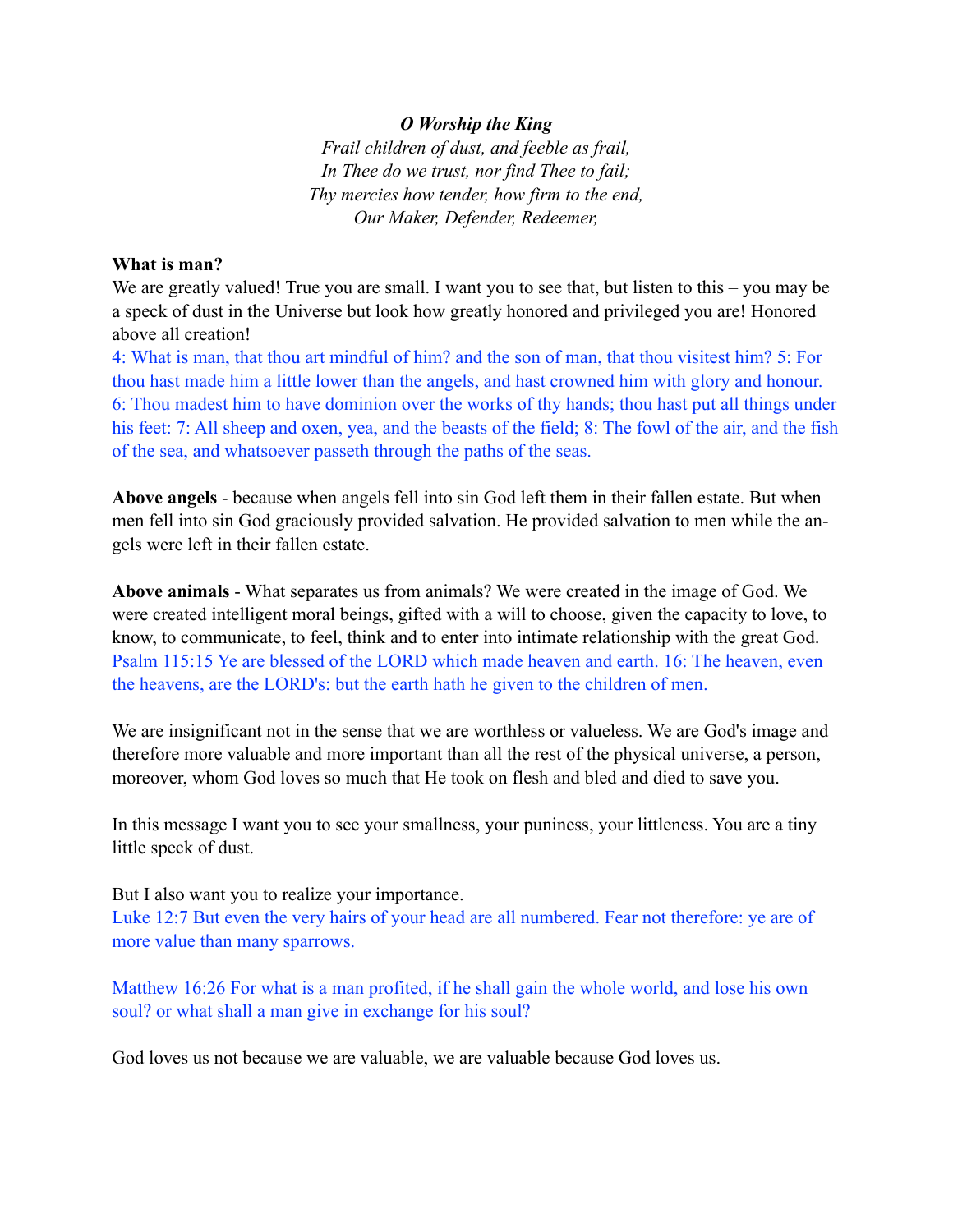1 John 4:10 Herein is love, not that we loved God, but that He loved us, and sent his Son to be the propitiation for our sins.

Jeremiah 31:3 The LORD hath appeared of old unto me, saying, Yea, I have loved thee with an everlasting love: therefore with lovingkindness have I drawn thee.

### *At the Cross*

*Alas! and did my Savior bleed And did my Sovereign die? Would He devote that sacred head For such a worm as I* 

### **What should this cause us to do?**

*This is amazing, I feel smaller and smaller as much as a learn about space. This is the earth, that all fights, all blood had been shed for it! Is it really worth for it? The sun and other stars, their sizes makes earth such tiny, not worthwhile to spend everything for it! Spend your time, energy for something more valuable, bigger…* 

Deuteronomy 4:19 And **lest thou lift up thine eyes unto heaven, and when thou seest the sun, and the moon, and the stars, even all the host of heaven, shouldest be driven to worship them, and serve them,** which the LORD thy God hath divided unto all nations under the whole heaven.

Do not worship the heavens but to listen to what the heavens says and look at what heavens display.

Amos 5:8 **Seek him that maketh the seven stars and Orion**, and turneth the shadow of death into the morning, and maketh the day dark with night: that calleth for the waters of the sea, and poureth them out upon the face of the earth: The LORD is his name:

What kind of God is He that He who can do this. **I want to know Him.** I want to know and understand who He is. I will seek Him with all my heart and He promises that every one who genuinely seeks Him shall be rewarded.

Jeremiah 29:13 And ye shall seek me, and find me, when ye shall search for me with all your heart.

**I want other people to know Him!** He is worthy to be known and to be made known!

We need to understand how small and weak we are but, more importantly, how great and powerful our God is. David didn't stop at feeling small, he also cried out: O LORD our Lord, how excellent is thy name in all the earth! Amen!